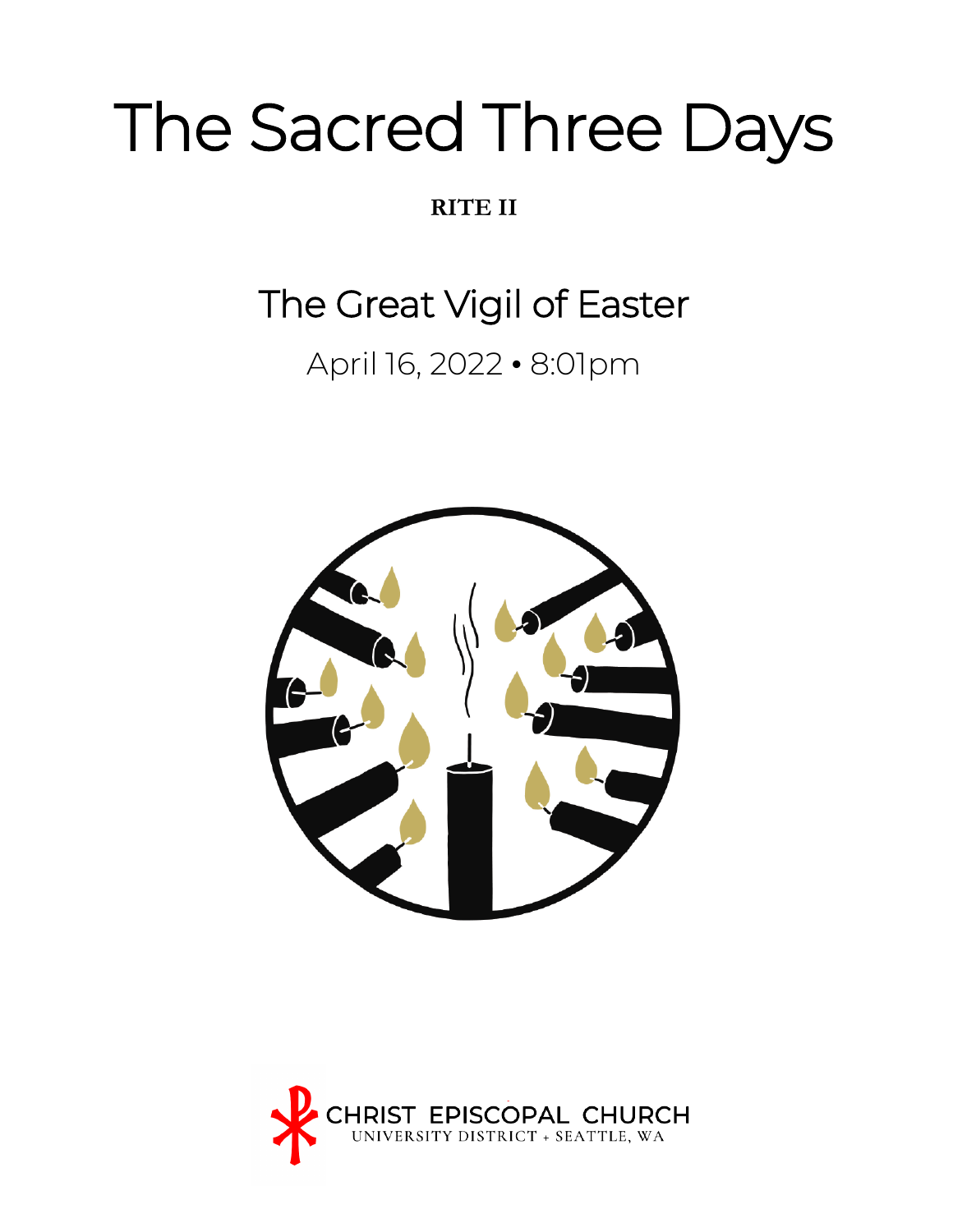# Welcome to Christ Church!

We are glad you are here to join us for worship. Your safety and the safety of the Christ Church Community is paramount for us during this time of continued pandemic. We are following what science tells us are precautions that work to keep us all safe. Right now, Christ Church has implemented the following precautions:

### **Masks are required.**

*We also strongly recommend upgrading your mask to a KN95 or an N95 as these provide far superior filtration. We have a large supply of N95 masks for you to have if you need or want one.*

### **Attestation and Vaccinations are Required for 12 and older**

*We require all people entering the church building to sign an attestation form stating that one does not have Covid symptoms, nor are they Covid positive. There is also now a requirement for people 12 and older to be vaccinated. Of course if you cannot for a medical reason, we understand that and will not turn you away. But, for all others, vaccines are our best means to reduce severity and slow spread of the virus.*

### **Air Movement and Filtration**

*We have upgraded our HVAC system to provide significantly increased air circulation. Additionally we have added HEPA level filtration as well as UV scrubbers that sanitize the air in the sanctuary.*

### **Social Distancing**

*We have every other pew marked off as a way to promote social distancing and easy seating. The altar rail has also been marked to provide the most social distancing possible while receiving communion.*

### **Hand Sanitizer Readily Available**

*Throughout the sanctuary you will find hand sanitizer for your use. We encourage you to make frequent use, especially before and after touching your face and mask and before eating or drinking.*

### **Testing for Preacher**

*The only person who will remove their mask during the service will be the preacher. The sermon is the portion of the service where there is no written and visual corollary. So, it is important for people to be able to hear the preacher clearly and lip reading is essential for many. It is our policy that because of this, the preacher will take a rapid antigen test the morning of the service to ensure they are not infected with Covid to ensure the safety of everyone.*

### **Altered Passing of the Peace**

*We are suspending the traditional hug or handshake when passing the people. Instead we recommend a bow, a wave, a peace sign, or any other way to communicate peace to someone without physically touching.* 

### **Not Passing the Plate**

*There is a plate in the back of the church where you may place a donation—thank you!—before or after the service.* 

### **Altered Communion Practices**

*We are distributing communion in one kind only—the bread. The Common Cup simply does not have enough scientific evidence to make it safe right now, so we are not sharing it at this time. We are also asking that after you receive your bread, you return to your pew before reverently consuming. The clergy will be sanitizing their hands frequently both during the prayer over the bread and wine and before, during, and after, distributing communion.*

### **No Congregating Inside**

*After the service you are invited to greet the clergy and one another outside at the bottom of the steps.*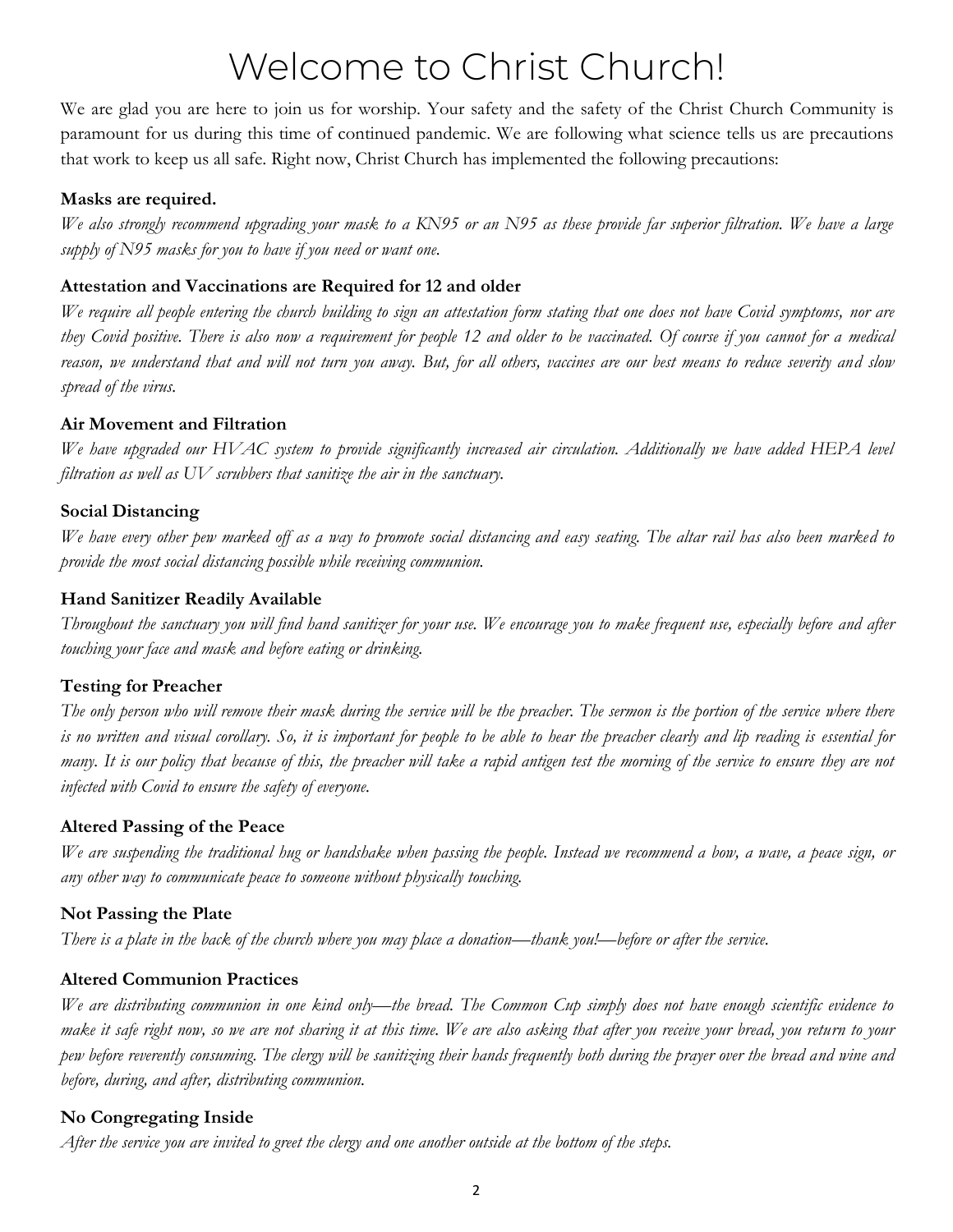### The Service of Light

### *A fire is kindled.*

*Presider* Dear brothers and sisters in Christ, on this most holy night, when our Lord Jesus Christ passed from death to life, the Church invites her children throughout the world to come together in vigil and prayer. This is the Passover of the Lord. We remember his death and resurrection by hearing his word and celebrating his mysteries, confident that we shall share his victory over death and live with him for ever in God.

### **Blessing of the New Fire & Lighting Paschal Candle**

*Presider* Blessed are you, Lord God of all creation, to you be glory and praise for ever. Your steadfast love extends to the heavens and your faithfulness never ceases. Sanctify this new fire, we pray you. Illuminate our hearts with your wisdom and set us aflame with the fire of your love that we may come ever closer to the radiance of your heavenly glory; through Jesus Christ our Lord.

*People* **Amen.** 

The Paschal Candle is inscribed and lit from the new fire and the flame is shared with the congregation while the Exsultet is sung..

### **The Exsultet**

Rejoice now, heavenly hosts and choirs of angels, and let your trumpets shout salvation for the victory of our mighty King. Rejoice and sing now, all the round earth, bright with a glorious splendor, for darkness has been vanquished by our eternal King. Rejoice and be glad now, Mother Church, and let your holy courts, in radiant light, resound with the praises of your people. All you who stand near this marvelous and holy flame, pray with me to God the Almighty for the grace to sing the worthy praise of this great light.

It is truly right and good, always and everywhere, with our whole heart and mind and voice, to praise you, the invisible, almighty, and eternal God, and your only-begotten Son, Jesus Christ our Lord; for he is the true Paschal Lamb, who at the feast of the Passover paid for us the debt of Adam's sin, and by his blood delivered your faithful people. This is the night, when you brought our forebears, the children of Israel, out of bondage in Egypt, and led them through the Red Sea on dry land. This is the night, when all who believe in Christ are delivered from the gloom of sin, and are restored to grace and holiness of life. This is the night, when Christ broke the bonds of death and hell, and rose victorious from the grave.

How wonderful and beyond our knowing, O God, is your mercy and loving-kindness to us, that to redeem a slave, you gave a Son. O happy fault, O necessary sin of Adam, which gained for us so great a Redeemer. How holy is this night, when wickedness is put to flight, and sin is washed away. It restores innocence to the fallen, and joy to those who mourn. It casts out pride and hatred, and brings peace and concord. How blessed is this night, when earth and heaven are joined and we are reconciled with God. Therefore, O Holy Father, accept the evening sacrifice of this lighted candle, which your holy Church makes before you, and offers to you by the hands of your servants, the word of our friends the bees. May it shine continually to drive away all darkness, as we celebrate the glad solemnity of our redemption.

May Christ, the Morning Star who knows no setting, find it ever burning, who gives his light to all creation, and who lives and reigns with you for ever and ever.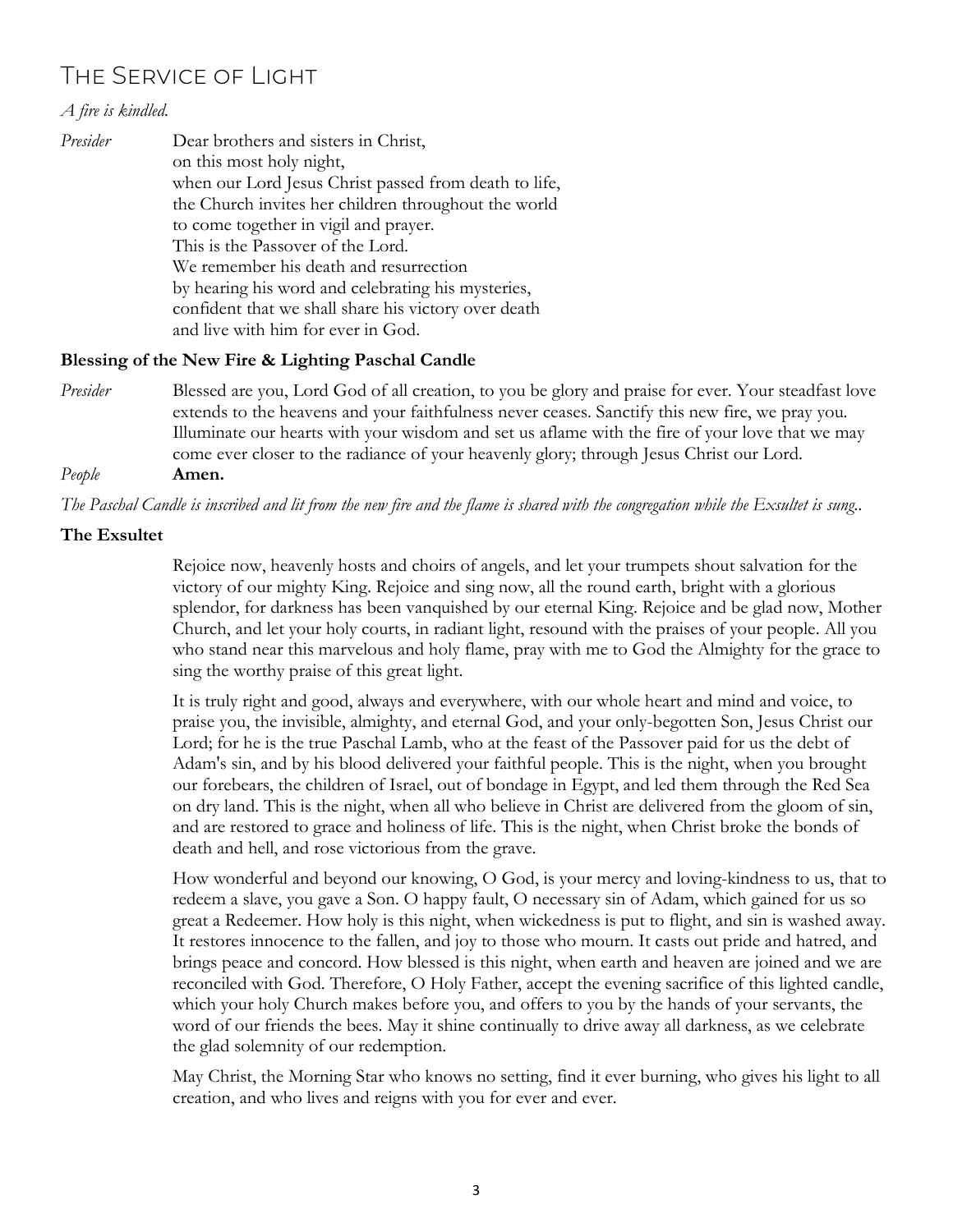### The Liturgy of the Word

*Presider* Let us hear the record of God's saving deeds in history, how God saved God's people in ages past; and let us pray that our God will bring each of us to the fullness of redemption.

### **The Story of Creation** *Genesis 1:1-2:4a*

*A storyteller tells the story of Creation.*

*When they have finished, a short period of silence follows.*

| Presider | Let us pray that we may see God's image restored. |  |  |  |  |
|----------|---------------------------------------------------|--|--|--|--|
|          | Blessed are you, Lord, God of our salvation.      |  |  |  |  |
|          | Your love cannot be contained                     |  |  |  |  |
|          | and overflows in the wonder of creation.          |  |  |  |  |
|          | You formed the universe out of nothing            |  |  |  |  |
|          | and molded us from the clay of the earth.         |  |  |  |  |
|          | All you have made sings of your marvelous deeds,  |  |  |  |  |
|          | O Lord, our maker and redeemer.                   |  |  |  |  |
| All      | Amen.                                             |  |  |  |  |
|          |                                                   |  |  |  |  |

+ + +

**The Flood** *Genesis 7:1-5, 11-18; 8:6-18; 9:8-13*

*A storyteller tells the story of the flood.*

*When they have finished, a short period of silence follows.*

| Presider | Let us pray that God will wash away all that corrupts this world |  |  |  |
|----------|------------------------------------------------------------------|--|--|--|
|          | and restore in us the beauty for which we were made.             |  |  |  |
|          | Blessed are you, Lord, God of our salvation.                     |  |  |  |
|          | In your perfect justice you hate the world's sin.                |  |  |  |
|          | Noah and his family risked ridicule for your sake                |  |  |  |
|          | yet their obedience brought them blessing.                       |  |  |  |
|          | Flood our world with the tide of your love                       |  |  |  |
|          | and rid us of all that disfigures your glorious creation,        |  |  |  |
|          | O Lord, our maker and redeemer.                                  |  |  |  |
| A11      | Amen.                                                            |  |  |  |

+ + +

### **Israel's Deliverance at the Red Sea** *Exodus 14:10--15:1*

*A storyteller tells the story of Israel's deliverance at the Red Sea.*

*When they have finished, a short period of silence follows.*

| Presider | Let us pray that God will help bring about freedom and justice for all people. |
|----------|--------------------------------------------------------------------------------|
|          | Blessed are you, Lord, God of our salvation.                                   |
|          | You heard the agony of your people                                             |
|          | as they cried out from their captivity,                                        |
|          | and you gave them Moses                                                        |
|          | to lead them to a land flowing with milk and honey.                            |
|          | Hear the cry of the oppressed, poor, and persecuted today                      |
|          | and lead us through the turbulent sea of life                                  |
|          | to our true home with you,                                                     |
|          | O Lord, our maker and redeemer.                                                |
| All      | Amen.                                                                          |
|          |                                                                                |

+ + +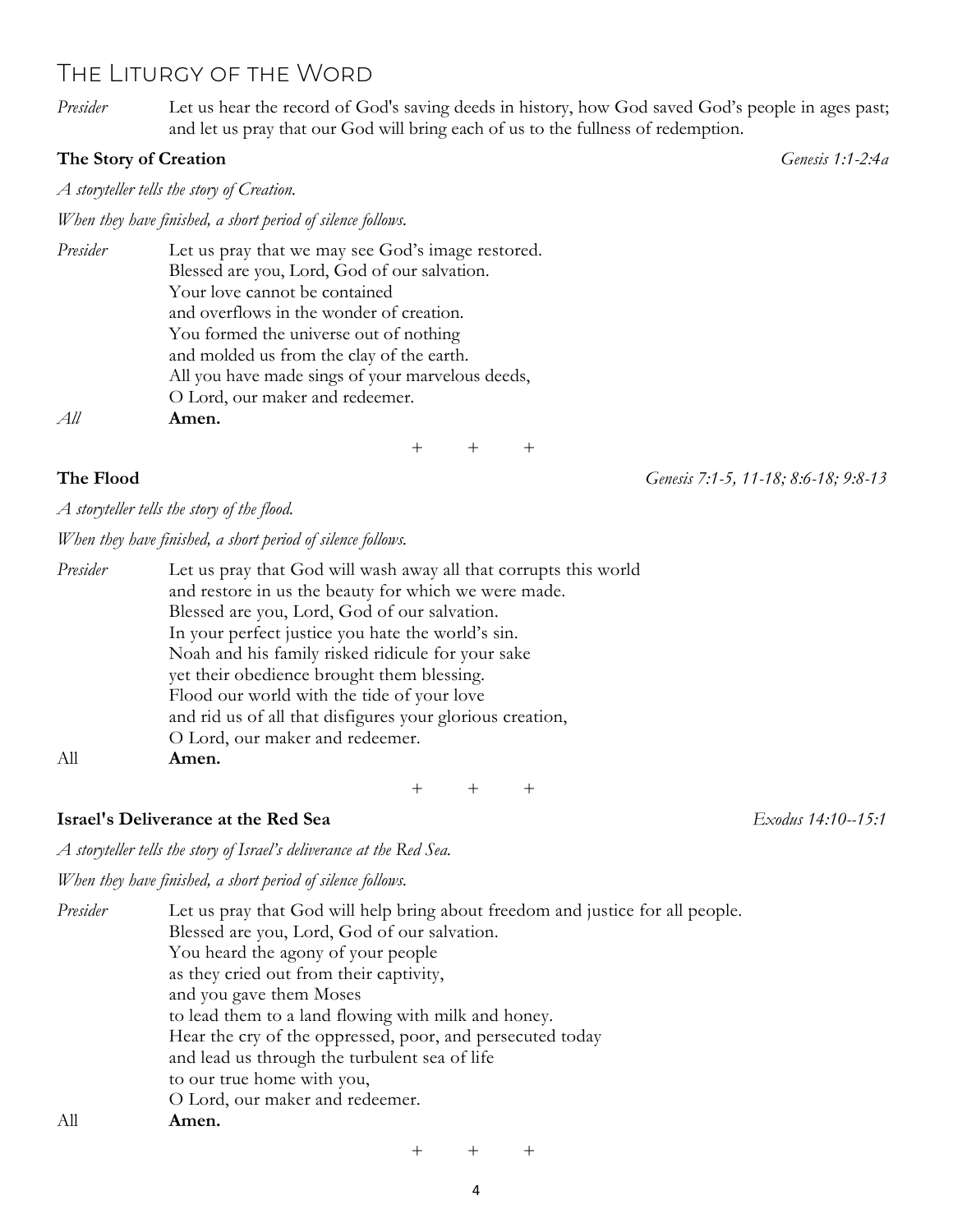### **A New Heart and a New Spirit** *Ezekiel 36:24-28*

*A storyteller tells the story of a new heart and a new spirit.*

*When they have finished, a short period of silence follows.*

| Presider | Let us pray that God will give to the thirsting a new outpouring of refreshing spirit. |  |  |  |  |
|----------|----------------------------------------------------------------------------------------|--|--|--|--|
|          | Blessed are you, Lord, God of our salvation.                                           |  |  |  |  |
|          | When we are overwhelmed by the wasting world,                                          |  |  |  |  |
|          | gather us again and renew us.                                                          |  |  |  |  |
|          | Create in us a new heart and a renewed spirit,                                         |  |  |  |  |
|          | that we may be a people prepared                                                       |  |  |  |  |
|          | to live in your land and walk in your ways,                                            |  |  |  |  |
|          | O Lord, our maker and redeemer.                                                        |  |  |  |  |
| All      | Amen.                                                                                  |  |  |  |  |

+ + +

### **The Valley of Dry Bones** *Ezekiel 37:1-14*

*A storyteller tells the story of the valley of dry bones.*

*When they have finished, a short period of silence follows.*

| Presider | Let us pray that God will breathe new life into this weary creation. |  |  |  |  |
|----------|----------------------------------------------------------------------|--|--|--|--|
|          | Blessed are you, Lord, God of our salvation.                         |  |  |  |  |
|          | You bring life from the darkest valley of death.                     |  |  |  |  |
|          | When hope is lost and our dry bones are scattered in shame,          |  |  |  |  |
|          | speak your word to your broken people,                               |  |  |  |  |
|          | that we may stand confidently before you,                            |  |  |  |  |
|          | and breathe your Spirit into us that we might live,                  |  |  |  |  |
|          | O Lord, our maker and redeemer.                                      |  |  |  |  |
| All      | Amen.                                                                |  |  |  |  |
|          |                                                                      |  |  |  |  |
|          |                                                                      |  |  |  |  |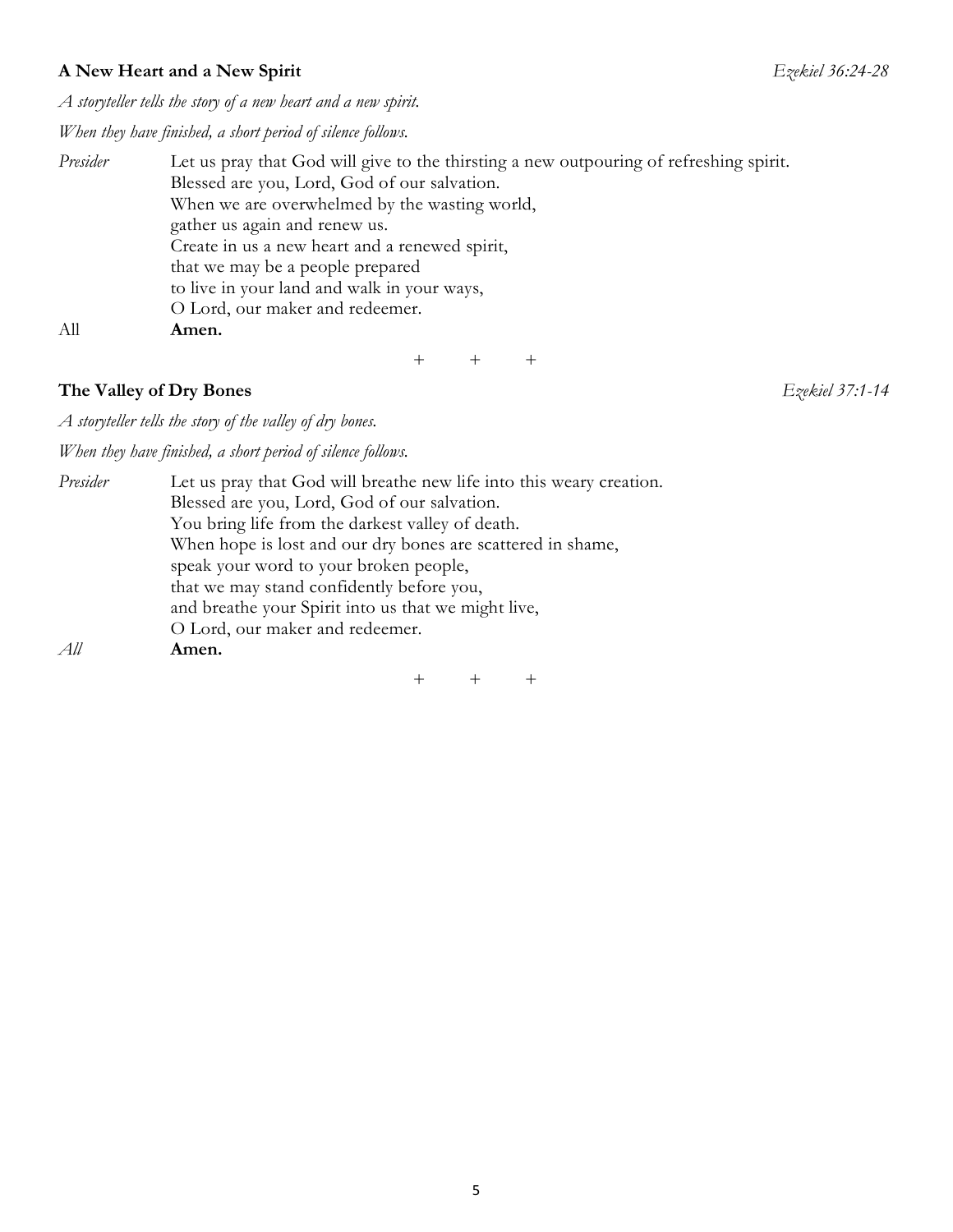### The Proclamation of Easter

*At the first alleluia, the people rings their bells!*

| Presider | Alleluia! Christ is risen.                                                                          |
|----------|-----------------------------------------------------------------------------------------------------|
| People   | The Lord is risen indeed. Alleluia!                                                                 |
| Presider | Alleluia! Christ is risen.                                                                          |
| People   | The Lord is risen indeed. Alleluia!                                                                 |
| Presider | Alleluia! Christ is risen.                                                                          |
| People   | The Lord is risen indeed. Alleluia!                                                                 |
| Presider | God be with you.                                                                                    |
| People   | And also with you.                                                                                  |
| Presider | Let us pray.                                                                                        |
|          | O God, who made this most holy night to shine with the glory of the Lord's resurrection: Stir up in |
|          | your Church that Spirit of adoption which is given to us in Baptism, that we, being renewed both in |
|          | body and mind, may worship you in sincerity and truth; through Jesus Christ our Lord, who lives     |
|          | and reigns with you, in the unity of the Holy Spirit, one God, now and for ever.                    |
| People   | Amen.                                                                                               |
|          |                                                                                                     |

### **The Great Alleluia**

*The Cantor sings the Alleluia three times on successively higher pitches. The People repeat the Alleluia each time.*

Maria Xaveria Peruchona



### **The Gospel & Homily** The Rev. Shelly Fayette

*The homilist tells the story of the Resurrection as found in the Gospel of John and reflects on its significance.*

### **The Renewal of Baptismal Vows**

| Presider           | Through the Paschal mystery, dear friends, we are buried with Christ by Baptism into his death, and<br>raised with him to newness of life. I call upon you, therefore, now that our Lenten observance is<br>ended, to renew the solemn promises and vows of Holy Baptism, by which we once renounced<br>Satan and all his works, and promised to serve God faithfully in his holy Catholic Church.            |  |  |  |
|--------------------|---------------------------------------------------------------------------------------------------------------------------------------------------------------------------------------------------------------------------------------------------------------------------------------------------------------------------------------------------------------------------------------------------------------|--|--|--|
| Presider<br>People | Do you reaffirm your renunciation of evil and renew your commitment to Jesus Christ?<br>I do.                                                                                                                                                                                                                                                                                                                 |  |  |  |
| Presider<br>People | Do you believe in God the Father?<br>I believe in God, the Father almighty, creator of heaven and earth.                                                                                                                                                                                                                                                                                                      |  |  |  |
| Presider           | Do you believe in Jesus Christ, the Son of God?                                                                                                                                                                                                                                                                                                                                                               |  |  |  |
| People             | I believe in Jesus Christ, his only Son, our Lord.<br>He was conceived by the power of the Holy Spirit and born of the Virgin Mary.<br>He Suffered under Pontius Pilate, was crucified, died, and was buried.<br>He descended to the dead. On the third day he rose again.<br>He ascended into heaven, and is seated at the right hand of the Father.<br>He will come again to judge the living and the dead. |  |  |  |
| Presider<br>People | Do you believe in God the Holy Spirit?<br>I believe in the Holy Spirit, the holy catholic Church, the communion of saints,<br>the forgiveness of sins, the resurrection of the body, and the life everlasting.                                                                                                                                                                                                |  |  |  |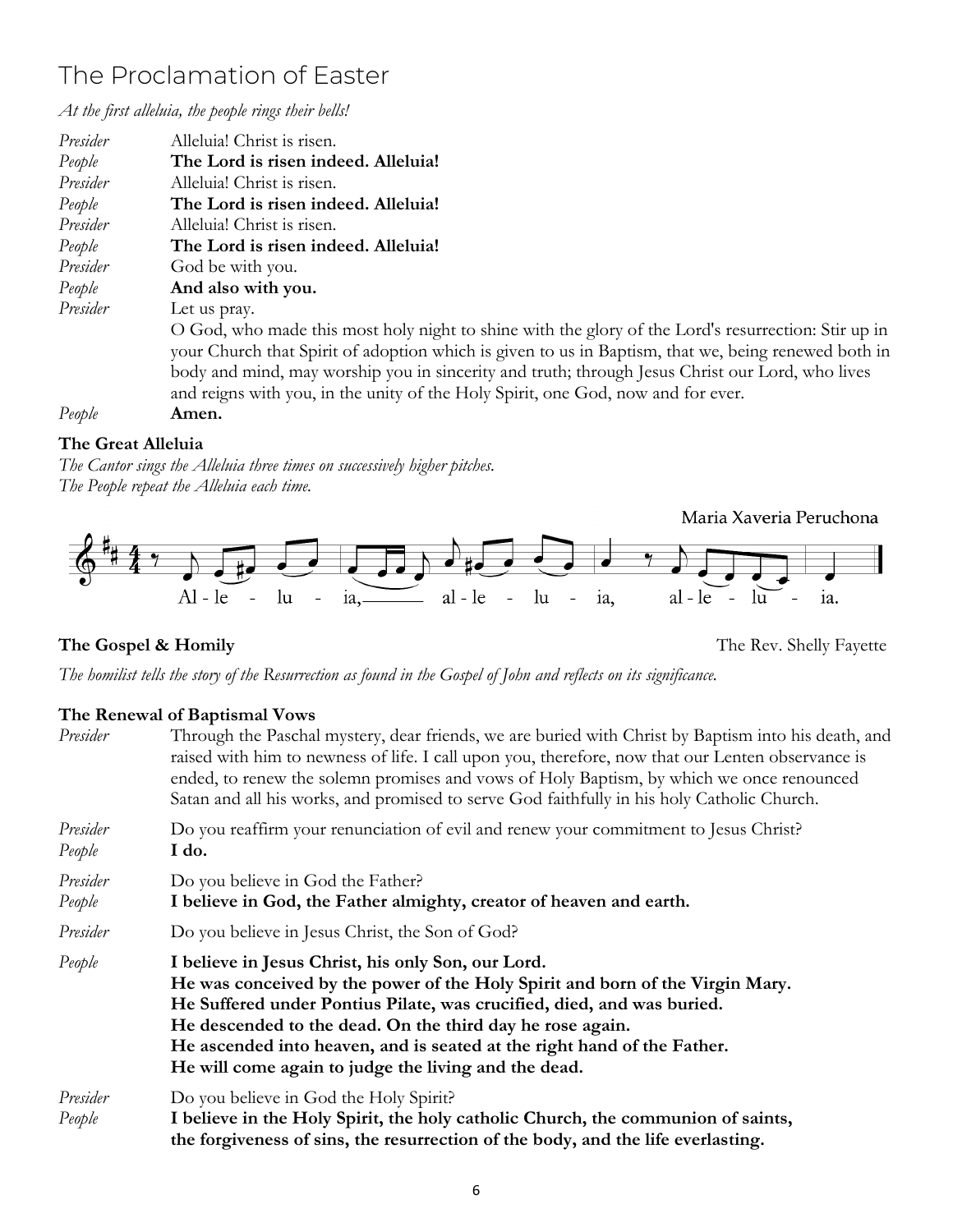| Presider | Will you continue in the apostles' teaching and fellowship, in the breaking of bread, and in the        |  |  |  |  |
|----------|---------------------------------------------------------------------------------------------------------|--|--|--|--|
| People   | prayers?<br>I will, with God's help.                                                                    |  |  |  |  |
| Presider | Will you persevere in resisting evil, and, whenever you fall into sin, repent and return to the Lord?   |  |  |  |  |
| People   | I will, with God's help.                                                                                |  |  |  |  |
| Presider | Will you proclaim by word and example the Good News of God in Christ?                                   |  |  |  |  |
| People   | I will, with God's help.                                                                                |  |  |  |  |
| Presider | Will you seek and serve Christ in all persons, loving your neighbor as yourself?                        |  |  |  |  |
| People   | I will, with God's help.                                                                                |  |  |  |  |
| Presider | Will you strive for justice and peace among all people, and respect the dignity of every human          |  |  |  |  |
|          | being?                                                                                                  |  |  |  |  |
| People   | I will, with God's help.                                                                                |  |  |  |  |
| Presider | May Almighty God, the Father of our Lord Jesus Christ, who has given us a new birth by water and        |  |  |  |  |
|          | the Holy Spirit, and bestowed upon us the forgiveness of sins, keep us in eternal life by his grace, in |  |  |  |  |
|          | Christ Jesus our Lord. Amen.                                                                            |  |  |  |  |

*The people are sprinkled with blessed water. Every precaution has been made to ensure that the water is safe during this time of pandemic—it has put into a clean vessel and touched only by branches and a priest with sanitized hands.*

### **The Prayers of the People**

| Intercessor<br>People | As we celebrate the story of God's gracious presence with us through life and death, we lift our<br>prayers on behalf of all creation, reconciled and redeemed by the resurrection of Jesus Christ<br>saying: Alleluia! Our joy has no end.<br>Christ is risen. Alleluia!                                                                          |
|-----------------------|----------------------------------------------------------------------------------------------------------------------------------------------------------------------------------------------------------------------------------------------------------------------------------------------------------------------------------------------------|
| Intercessor           | That the Church celebrating the resurrection with hope and joy may bring the light of Christ to the<br>world. Alleluia! Our joy has no end.                                                                                                                                                                                                        |
| People                | Christ is risen. Alleluia!                                                                                                                                                                                                                                                                                                                         |
| Intercessor           | That this community renewed this night through word and sacrament may lead others from despair<br>into joy. Alleluia! Our joy has no end.                                                                                                                                                                                                          |
| People                | Christ is risen. Alleluia!                                                                                                                                                                                                                                                                                                                         |
| Intercessor           | That the leaders of nations in a world beset by war and civil strife may bring justice and peace to<br>the world. Alleluia! Our joy has no end.                                                                                                                                                                                                    |
| People                | Christ is risen. Alleluia!                                                                                                                                                                                                                                                                                                                         |
| Intercessor           | That those who suffer in mind, body, and spirit may know the healing and comforting power of the<br>risen Lord, especially Stennis, Gloria and Don, Wes, Kay, Brody, Zane, Daniel, Eric and Heather;<br>Jeanne and family, Charmaine, Enzo, Charlie, Stephen, Liz; and for those we now name [silence for<br>naming] Alleluia! Our joy has no end. |
| People                | Christ is risen. Alleluia!                                                                                                                                                                                                                                                                                                                         |
| Intercessor           | That all who have died, especially Carol, and for those we now name [silence for naming] and all who<br>mourn or weep this night may find light perpetual and blessed assurance in the triumph of Christ<br>over death. Alleluia! Our joy has no end.                                                                                              |
| People                | Christ is risen. Alleluia!                                                                                                                                                                                                                                                                                                                         |
| The Peace             |                                                                                                                                                                                                                                                                                                                                                    |
| Presider              | The peace of the Lord be always with you.                                                                                                                                                                                                                                                                                                          |
| People                | And also with you.                                                                                                                                                                                                                                                                                                                                 |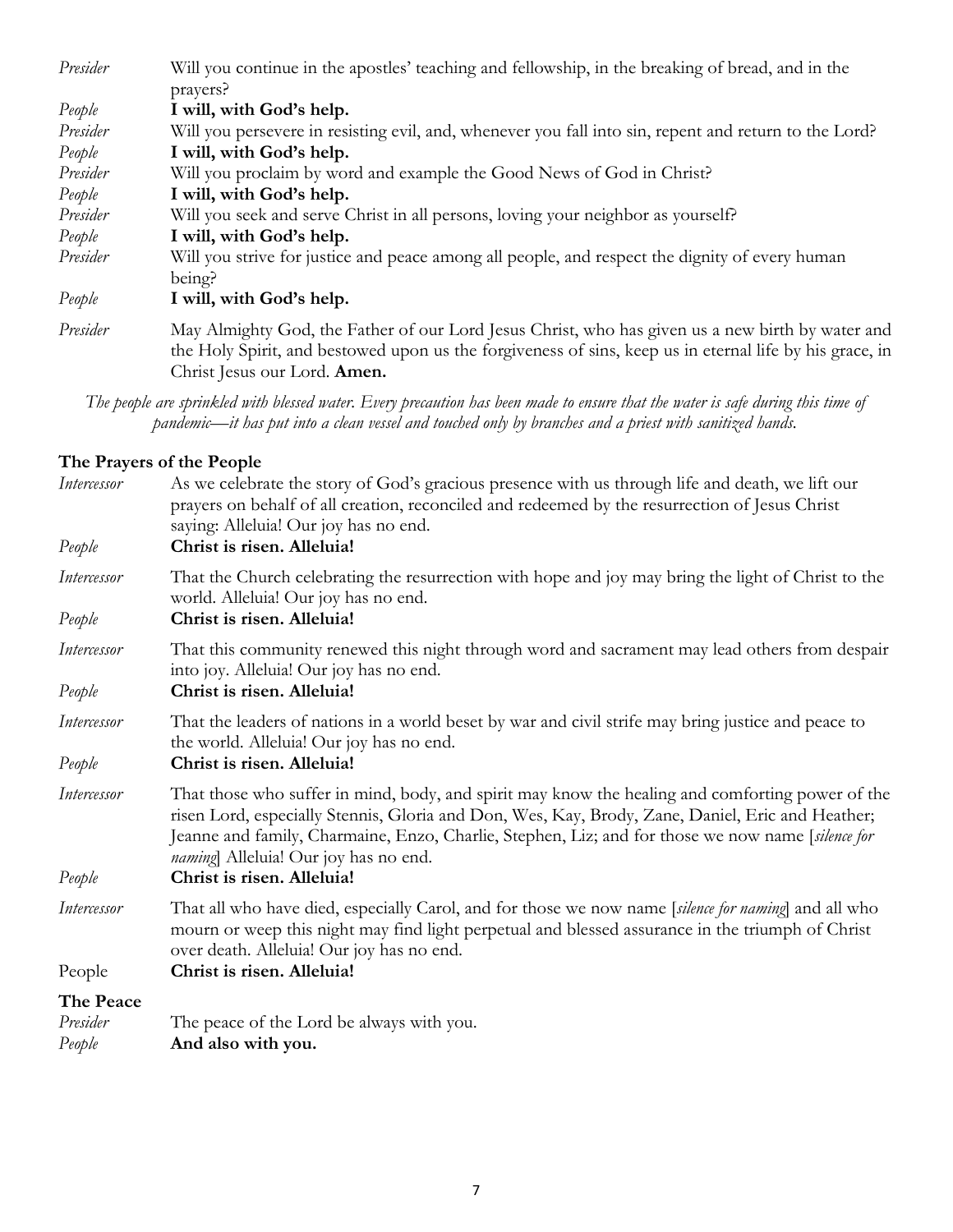### The Liturgy of the Eucharist

#### **Offertory Sentence**

Presider But do not neglect to do good and to share what you have, for such sacrifices are pleasing to God. Hebrews 13:14-15

**Offertory Solo** His Eye is on the Sparrow Civilla D. Martin (1866-1948)

Caitlin Anderson-Patterson, *mezzo-soprano*

*Anyone joining us for worship at any time is invited to make an offering to help continue the vision and mission of this church and as a way to express gratitude for God's generosity. Your one time, weekly, or annual gift to Christ Church will support all of our street ministries, allow our staff to grow, and enrich our lives together and continue normal operations. Donate online at the Christ Church homepage, www.christchurchseattle.org, and click on the donate button. You can also mail your gift to Christ Church at 4548 Brooklyn Ave NE, Seattle, WA, 98105. Thank you for your generosity.*

| Presider<br>People<br>Presider<br>People | God be with you.<br>And also with you.<br>Let us lift our hearts to God.<br>It is a right, good, and joyful thing to give God thanks and praise.                                                                                                                                                                                                                                                                                                                 |  |  |  |
|------------------------------------------|------------------------------------------------------------------------------------------------------------------------------------------------------------------------------------------------------------------------------------------------------------------------------------------------------------------------------------------------------------------------------------------------------------------------------------------------------------------|--|--|--|
| Presider                                 | Holy One, we give thanks to you our Creator, and we praise your name, using ancient words of<br>holy faith:                                                                                                                                                                                                                                                                                                                                                      |  |  |  |
| <b>Sanctus</b><br>All                    | Holy, holy, holy Lord, God of power and might,<br>Heaven and earth are full of your glory.<br>Hosanna in the highest.<br>Blessed is the One who comes in the name of the Lord.<br>Hosanna in the highest.                                                                                                                                                                                                                                                        |  |  |  |
| Presider                                 | In the holy meal that we continue to share, Jesus took bead, and when he had given thanks to you,<br>he broke it, and gave it to his friends and said:<br>"Take this, all of you and eat it.<br>This is my body which is given for you.<br>Do this in memory of me."                                                                                                                                                                                             |  |  |  |
|                                          | A moment of silent contemplation.                                                                                                                                                                                                                                                                                                                                                                                                                                |  |  |  |
| Presider                                 | Likewise, after supper Jesus took the cup, gave thanks to you, and gave it to his friends, and said:<br>$\omega$ $\Gamma$ 1 1 $\Gamma$ 1 1 1 $\Gamma$ 1 1 $\Gamma$ 1 $\Gamma$ 1 $\Gamma$ 1 $\Gamma$ 1 $\Gamma$ 1 $\Gamma$ 1 $\Gamma$ 1 $\Gamma$ 1 $\Gamma$ 1 $\Gamma$ 1 $\Gamma$ 1 $\Gamma$ 1 $\Gamma$ 1 $\Gamma$ 1 $\Gamma$ 1 $\Gamma$ 1 $\Gamma$ 1 $\Gamma$ 1 $\Gamma$ 1 $\Gamma$ 1 $\Gamma$ 1 $\Gamma$ 1 $\Gamma$ 1 $\Gamma$ 1 $\Gamma$ 1 $\Gamma$ 1 $\Gamma$ |  |  |  |

Take this, all of you, and drink from it. This is the cup of my blood of the new and everlasting covenant, which will be said for you and for all so that sins may be forgiven. Do this in memory of me."

*A moment of silent contemplation.*

| Presider |  |  | "Awaken your wondrous Spirit among us through these holy gifts." |
|----------|--|--|------------------------------------------------------------------|
|          |  |  |                                                                  |

*Brief silence*

*Presider* Gather us by this Holy Communion into one body in Christ, and make us a living sacrifice of praise.

*Together all lift up their bread and wine.*

| All | Blessing, honor and glory be yours, O God, here and everywhere, now and for ever. Amen. |
|-----|-----------------------------------------------------------------------------------------|
|-----|-----------------------------------------------------------------------------------------|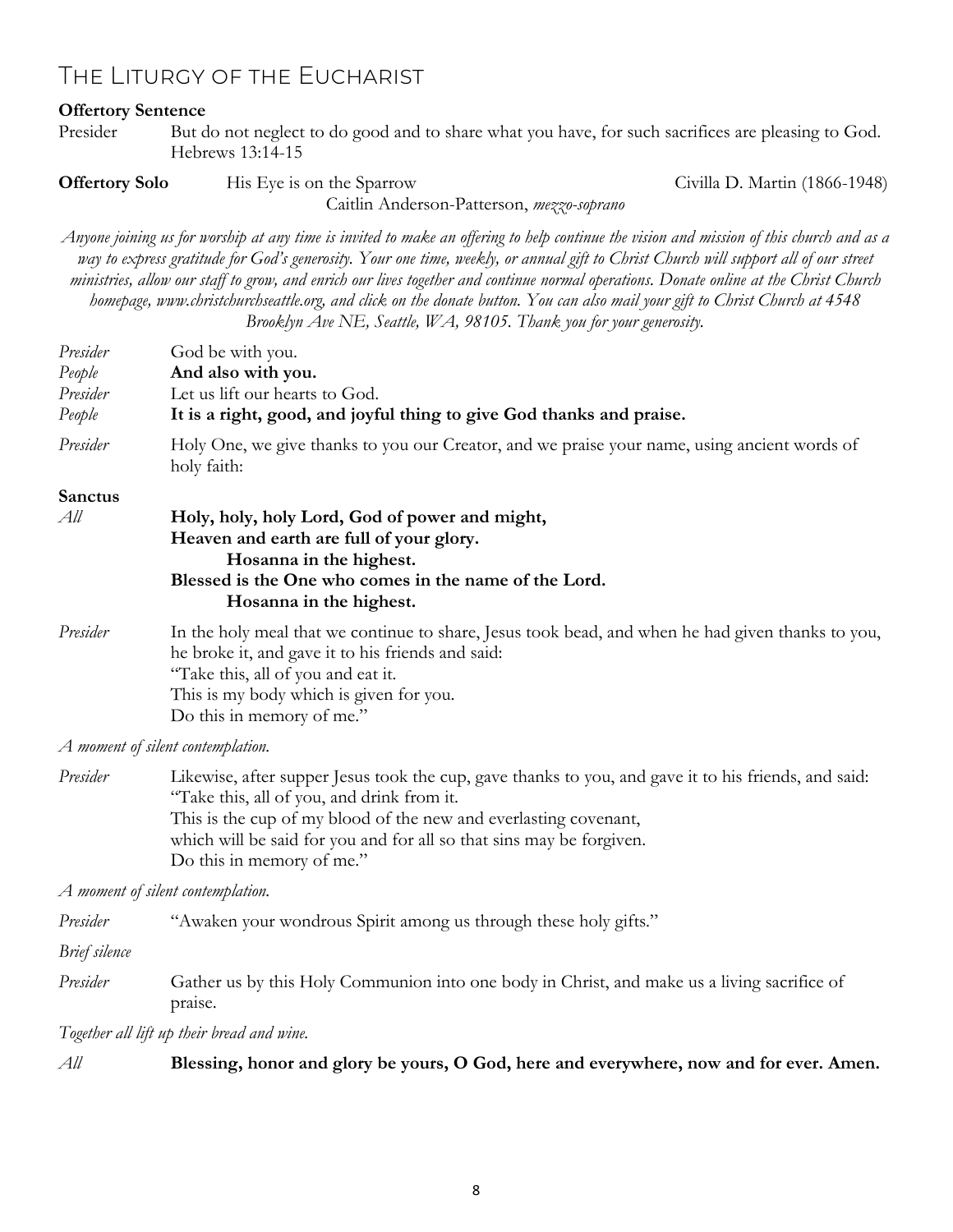### **The Lord's Prayer**

| Presider | As our Savior Christ has taught us, we now say, |
|----------|-------------------------------------------------|
| All      | Our Father in heaven,                           |
|          | hallowed be your name,                          |
|          | your kingdom come,                              |
|          | your will be done on earth as in heaven.        |
|          | Give us today our daily bread.                  |
|          | Forgive us our sins                             |
|          | as we forgive those who sin against us.         |
|          | Save us from the time of trial                  |
|          | and deliver us from evil.                       |
|          | For the kingdom, the power,                     |
|          | and the glory are yours,                        |
|          | now and forever. Amen.                          |

#### **The Breaking of the Bread**

| Presider | Alleluia! Christ our Passover is sacrificed for us. |
|----------|-----------------------------------------------------|
| People   | Therefore let us keep the feast. Alleluia!          |

*Presider* The gifts of God for the people of God. Holy things for holy people.

*All are welcome at God's table. All are welcome to receive Communion. If you would like bread with a drop of wine, please take a bowl and bring it with you to the presider. Bread will be placed in your bowl and a drop of wine poured on. Please consume your bread and wine and leave your bowl on the assigned table. Then, return to your seat. For those who just want bread, you may come forward and hold out your hands. We believe that the totality of Jesus—both his body and his blood—is fully present in both the bread and the wine. When we receive only bread we are still receiving complete communion—the body and blood of Christ. If you do not wish to receive Communion, you are welcome to come forward to cross your arms over your chest and receive a blessing from the priest. You may also remain reverently in your seat.* 

### **Post-Communion Prayer**

*Presider* Let us pray.

*All* **Loving God, we give you thanks for restoring us in your image and nourishing us with spiritual food in the Sacrament of Christ's Body and Blood. Now send us forth a people, forgiven, healed, renewed; that we may proclaim your love to the world and continue in the risen life of Christ our Savior. Amen.**

#### **The Blessing**

| Presider | God of all, by whose love Christ was raised from the dead, open to you the gates of everlasting life. |
|----------|-------------------------------------------------------------------------------------------------------|
| All      | Amen.                                                                                                 |
| Presider | God the Son, who in bursting from the grave has won a glorious victory, give you joy as you share     |
|          | the Easter faith.                                                                                     |
| All      | Amen.                                                                                                 |
| Presider | God the Holy Spirit, who filled the disciples with the life of the risen Lord, empower you and fill   |
|          | you with Christ's peace.                                                                              |
| All      | Amen.                                                                                                 |
| Presider | And the blessing of God almighty,                                                                     |
|          | the Eternal Majesty, Incarnate Son, and Abiding Spirit,                                               |
|          | be among you and remain with you always.                                                              |
| All      | Amen.                                                                                                 |
|          |                                                                                                       |

*The liturgy concludes on the next page.*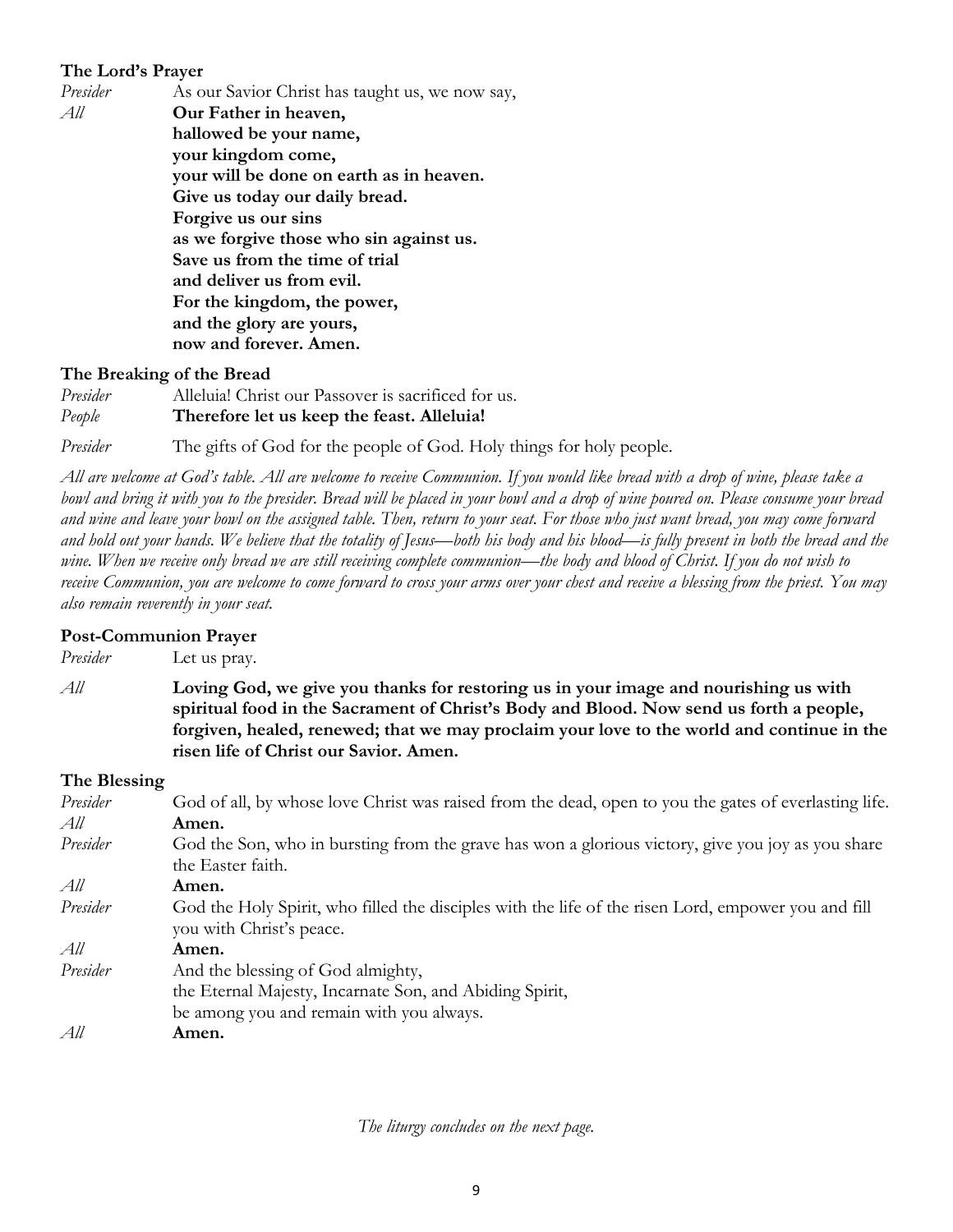**Closing Hymn Now the green blade riseth NOEL NOUVELET** 



Words: John Macleod Campbell Crum (1872-1958), alt. Reprinted under OneLicense.net #A-726093 Music: Noel nouvelet, medieval French carol melody

#### **Dismissal**

| Presider | Let us go forth in the name of Christ. Alleluial Alleluial |
|----------|------------------------------------------------------------|
| People   | Thanks be to God. Alleluia! Alleluia!                      |

*All are invited to stay for a time of roasting marshmallows, making s'mores, and enjoying a festive beverage.*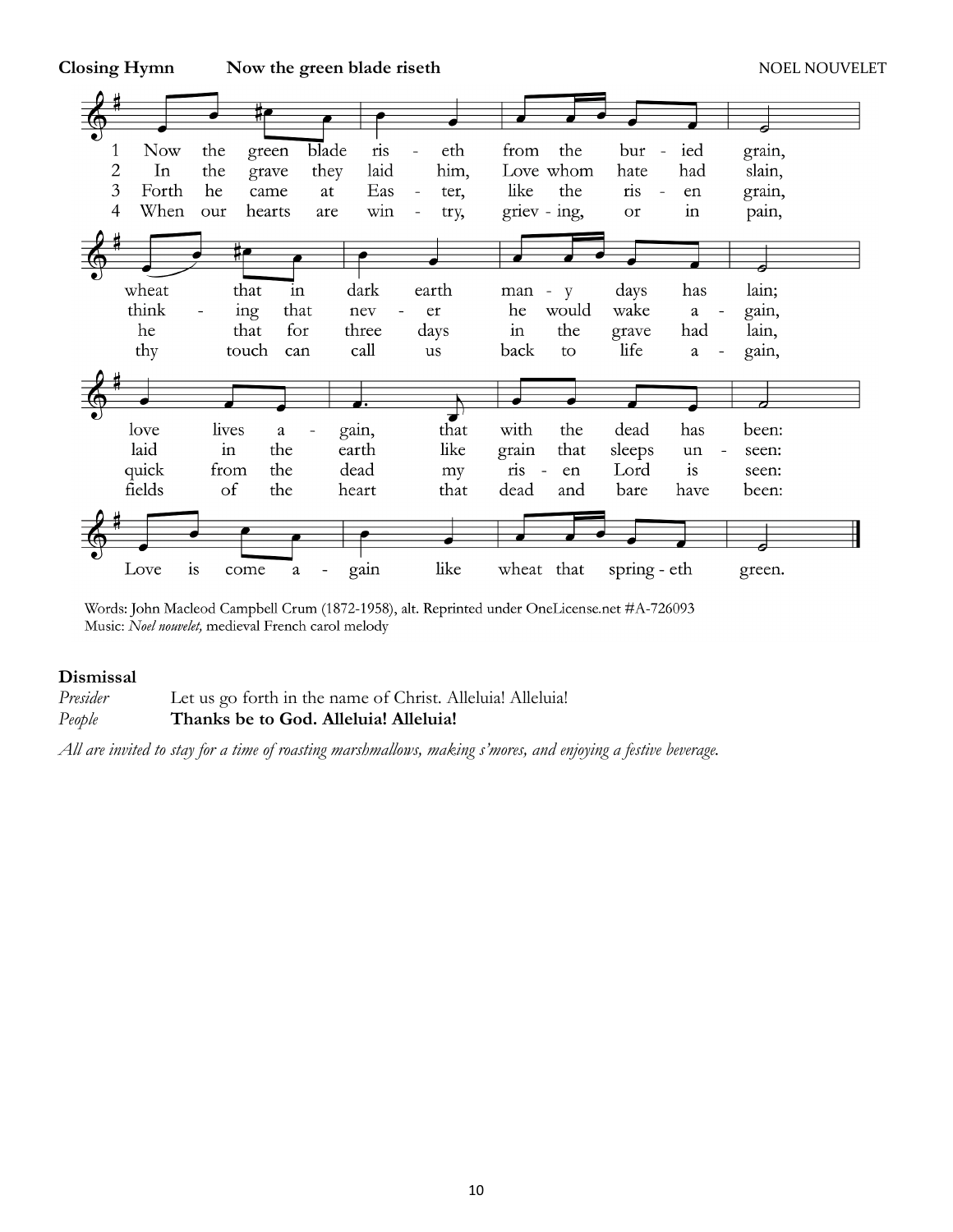### **Designated Offerings - Holy Week**

On special days during the church year, we collect donations to support other organizations. During the Holy Week, we will be collecting offerings to go directly to the following organizations serving our community and beyond.

### **Maundy Thursday: University District Food Bank**

The University District Food Bank provides food to those in need in northeast Seattle, serving more than 1200 families per week. Home delivery of food boxes grew to serve more than 400 families weekly during the pandemic. In collaboration with fourteen local Seattle public schools, they also provide weekend meals and snacks to children who are at risk of food insecurity when free or reduced school meals are unavailable. For more information visit: https://www.udistrictfoodbank.org/

### **Good Friday: The Episcopal Diocese of Jerusalem**

The Episcopal Diocese of Jerusalem covers five countries/areas—Jordan, Palestine, Israel, Syria, Lebanon—and almost 30 parishes. They provide healthcare and education ministries across the region with the provision of hospitals, clinics, rehab clinics, and schools. They also work at strengthening the interfaith dialog with fellow Jews and Muslims. For more information visit: https://www.episcopalchurch.org/good-friday-offering/

### **Easter: United Churches Emergency Fund (UCEF)**

United Churches Emergency Fund provides financial assistance and referrals to people living in northeast Seattle. Their focus is on eviction protection to keep families and individuals from becoming homeless, knowing that it is far more difficult to get back into housing once you have lost it. They also provide assistance to homeless families or individuals moving into housing. For more information visit: https://www.ucef-seattle.org/

### **How to Donate:**

Donations can be made by check, cash, or online. Checks should be made out to Christ Episcopal Church. However you choose to make your donation, please help us to send it along properly by providing clear instructions with your donation.

### In Person or by Mail:

Envelopes for the Holy Week Designated Offerings are available **in the pews and at the back of the church.**  Please indicate how you would like your gifts distributed in the space provided on the envelopes. Check memos should indicate "Holy Week Designated Offering" or the specific organization you are supporting.

If you are not attending services in person, donations can be mailed to: Christ Episcopal Church, 4548 Brooklyn Ave NE, Seattle, WA 98105

### Online Donations:

Christ Church provides several ways to donate online – through Zelle, PayPal, and Vanco Give Plus. Information can be found by visiting: https://www.christchurchseattle.org/donate

Vanco Give Plus allows you to donate to each of the designated offerings individually. Zelle and PayPal may or may not allow you to give us instructions. If you aren't able to provide instructions when making your donation, please email office@christchurchseattle.org and let us know how you wish your donation to be distributed.

You can also donate directly to these designated organizations by visiting their websites.